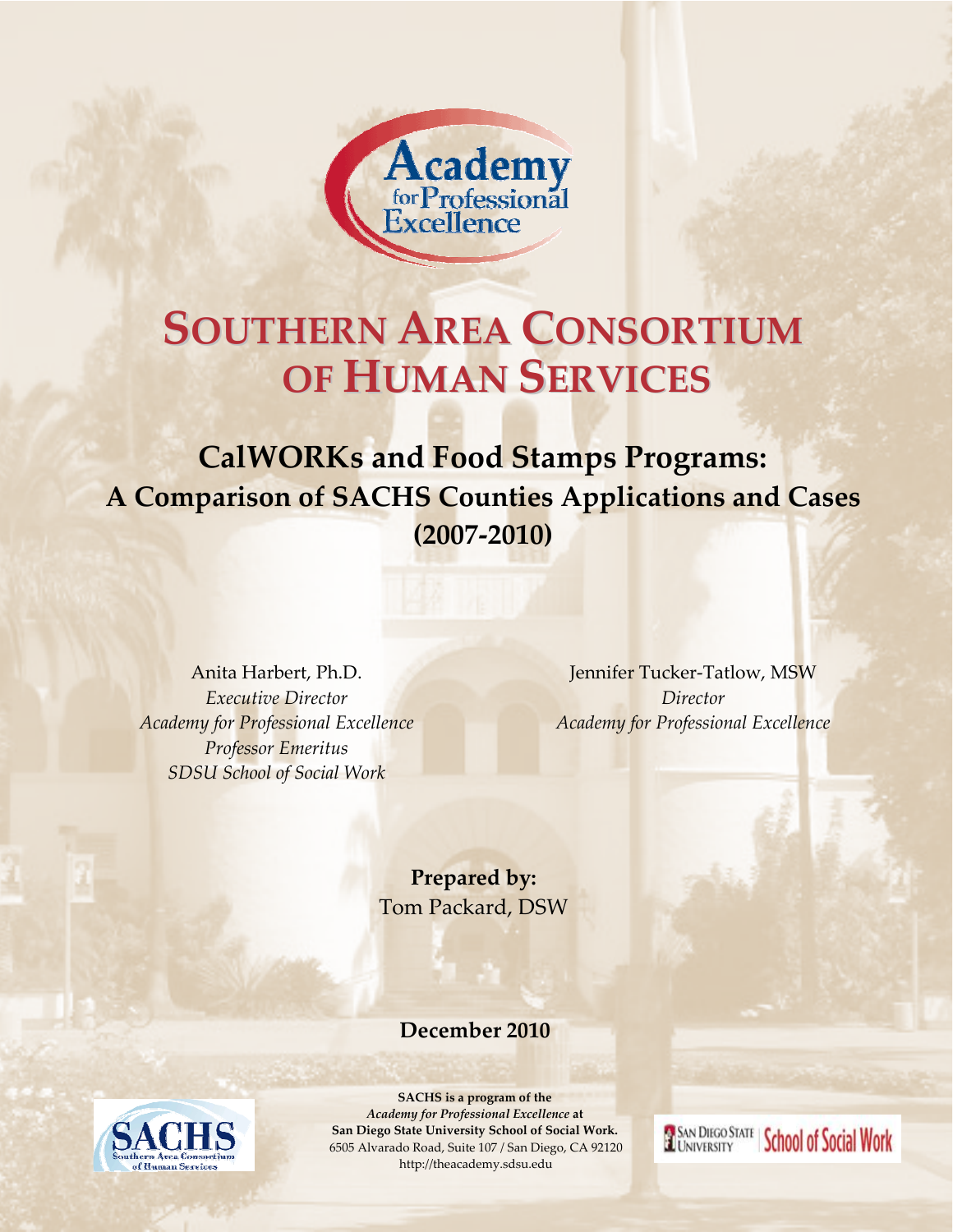# **EXECUTIVE SUMMARY**

 This report addresses research questions from the SACHS directors regarding changes in applicants and recipients in the CalWORKs and Food Stamps programs which may be effects of the current recession. Data were collected for the months of January 2007 and January 2010. Variables include, for both programs, applications, denials, active case sizes, ages, and, for CalWORKs, reasons for denial based on excessive resources and/or income. In most cases, data are provided for individual SACHS counties and totals from all these counties.

Key findings, usually comparing January 2007 to January 2010, are detailed here.

|                            | <b>Applications</b>          | <b>Denials</b><br><b>New</b> |                     | <b>Active Cases: %</b> |
|----------------------------|------------------------------|------------------------------|---------------------|------------------------|
|                            |                              |                              | <b>Applications</b> | <b>Increase</b>        |
|                            | * Increased 20%.             | * Rates remained             | * Increased         | * All cases:<br>25%    |
|                            | * Varied by                  | the same overall             | 24%.                | $*$ Two-parent: 80%    |
| county (highest)           |                              | $(45\%)$ .                   |                     | $*$ Zero-parent: 21%   |
|                            | in Riverside and<br>* Varied |                              |                     | * Safety Net: 25%      |
| <b>CalWORKs</b><br>Orange) |                              | considerably by              |                     |                        |
|                            |                              | county.                      |                     |                        |
|                            |                              | * Higher rates for           |                     |                        |
|                            |                              | new                          |                     |                        |
|                            |                              | applications.                |                     |                        |
|                            | * Increased 47%              | * Rates remained             | * Increased         | *Increased 54%         |
| Food                       |                              | the same overall             | 85%.                | *Varied considerably   |
| <b>Stamps</b>              |                              | $(38\%; 45\% \text{ for }$   |                     | by county.             |
|                            |                              | $first-time$ ).              |                     |                        |

## **APPLICATIONS CHANGES: 2007 AND 2010**

## **CALWORKS REASONS FOR DENIALS: 2007 AND 2010**

|                    | <b>Excess</b><br><b>Resources</b><br>and/or Income<br>as Reasons | <b>Other Reasons</b> | <b>Excess Resources and/or Income as</b><br>% of all Denial Reasons |
|--------------------|------------------------------------------------------------------|----------------------|---------------------------------------------------------------------|
| All                | * Increased 86%                                                  | * Increased 8%       | * Increased from 19% to 29%                                         |
| <b>Applicants</b>  |                                                                  |                      |                                                                     |
| <b>Applicants</b>  | * Increased 64%                                                  | * Increased 15%      | $\cdot$ Increased from 23% to 29%                                   |
| with First-        |                                                                  |                      |                                                                     |
| <b>Time Payees</b> |                                                                  |                      |                                                                     |

The proportion of CalWORKs applicants in different age groups changed little, with a 4% decrease in ages 20-29 and a 4% increase in ages 30-59.

 For context, a graph below shows that statewide (based on data from CA 237 CW Report), denial rates increased from approximately 21% in 2000 to 41% in 2010. Thus, the SACHS counties' denial rate of 44% is slightly higher than the statewide rate.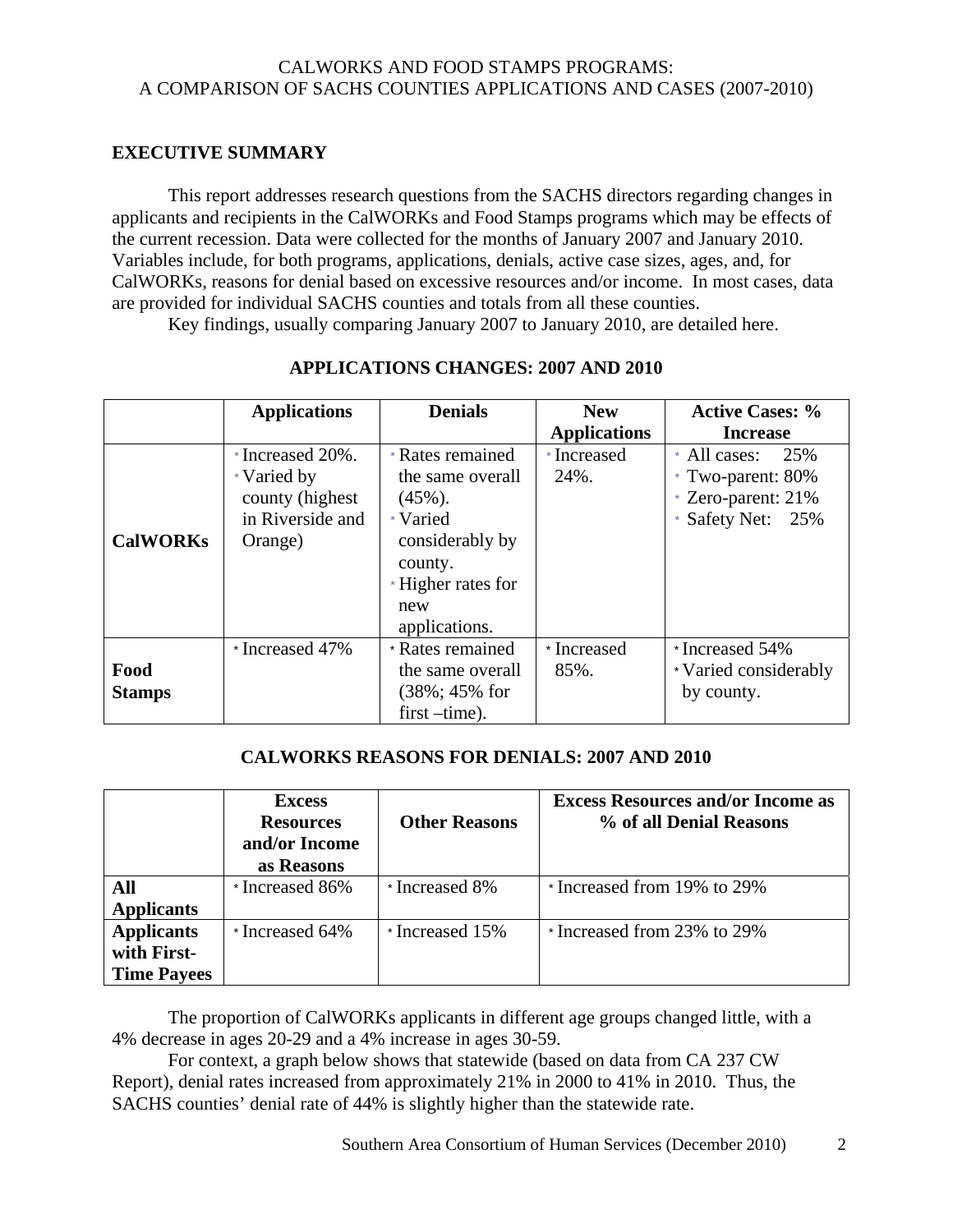These results show that in both of the programs considered here there were increases in terms of applications and cases. Denial rates stayed generally the same.

Some differences between the 2007 and 2010 periods suggest some changes in the populations seeking and receiving benefits. For example, CalWORKs denials due to excess resources and exceeding income requirements increased at much higher rates than did all other reasons, possibly suggesting that people who formerly did not need aid are now applying. Because these new applicants had higher amounts of income and resources, more of them did not meet the requirements for aid. Applications for first-time payees increased to a greater extent than did applications as a whole, suggesting that many people who did not show a need for aid in 2007 are now demonstrating need.

The fact that First-time Food Stamps applications increased by 85% may be another indicator of the impact of the recent recession.

Overall, it can be seen that there are larger numbers of people applying for and receiving aid from these programs than in 2007, and that there have been some changes in the characteristics of these people. According to one county analyst, county programs serve the same population as they did prior to the economic downturn, with the addition of a new population of people who hitherto were self-sufficient.

 Some variations across counties are noted in data below, and some of these warrant further discussion and analysis to determine local factors which may be relevant.

## **INTRODUCTION AND BACKGROUND**

This report will present research findings from the CalWORKs and Food Stamps programs in the SACHS counties. The basic research question had to do with changes in the caseloads through the current recession, particularly regarding changes in the numbers and characteristics of people seeking aid. This is based on a research question originally proposed in January at the Research and Training Network's (RTN) annual Leadership Symposium on Evidence-Based Practice in the Human Services.

At the May SACHS meeting, the directors selected as the research focus a comparison of applicants and clients currently in the CalWORKs and Food Stamps programs using the time periods of January 2007 and January 2010. The intent was to use data gathered to share with Boards, the public, and policymakers about who actually receives assistance, addressing stereotypes and inaccurate public perceptions, especially with the CalWORKs program currently at risk for major cuts.

The general research question was posed as: *What are the demographic characteristics of the clients currently receiving CalWORKs and Food Stamps, and how do they compare to the 2007 characteristics?*

Variables chosen included numbers of applicants and reasons for denial (specifically, excessive resources or income), numbers of first-time applicants, numbers of cases, ages, and family compositions. It was also noted that possible later analysis could examine applicant employment history (if available) and prior benefits history, recipient zip codes, and time taken to leave the system.

The working hypothesis was that there are significant differences in the characteristics of these populations between the present and the years just before the current recession, with many people now requesting self-sufficiency services for the first time. For example, there may be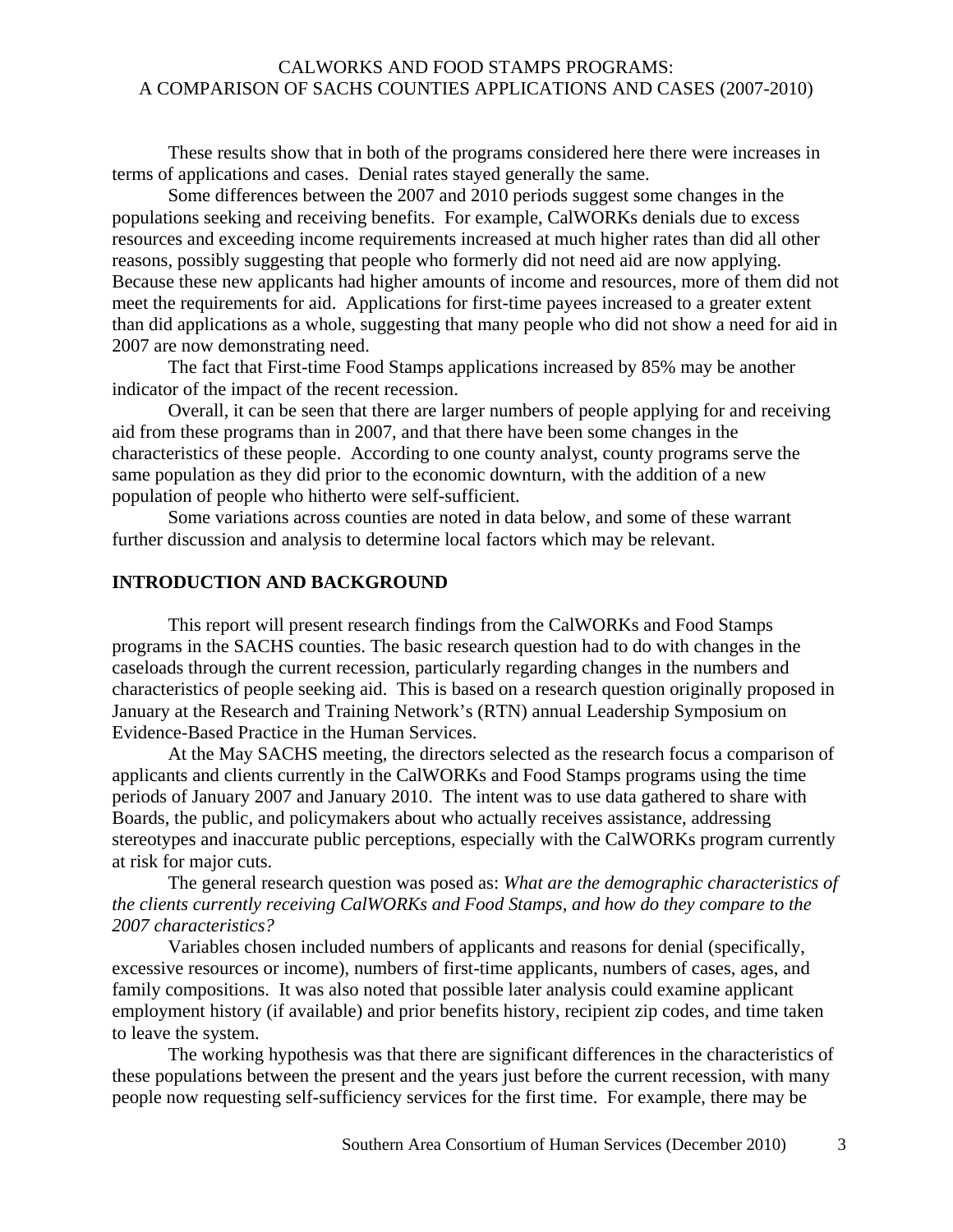more applicants at present who have higher education and better work histories, and probably more two-parent families (with one or both having lost jobs).

Phone meetings and e-mail exchanges which included RTN members and SACHS counties' self-sufficiency program, research, and data staff began in February to refine the research questions and explore feasible ways to gather useful data. Based on these discussions, which included assessment of available data, some variables (such as education) were omitted, and all variables were defined precisely to allow compatibility across counties.

The months of January 2007 and January 2010 were chosen because the former represents conditions in the period before the current recession began and the latter represents current conditions. An earlier date proposed for pre-recession data, 2004, was ruled out because of changes in county data systems shortly before 2007.

# **DATA SOURCES AND LIMITATIONS**

 After considering the use of existing reports, such as those submitted to CDSS (e.g., CA 237, CA 253, CA 255 DFA 256, and DFA 296), county staff concluded that pulling individual county data on selected variables and compiling these into an overall summary would be the best approach. It is important to note here that, because of different data extraction procedures including the selection of time periods, SACHS definitions for counts in this report were not designed or intended to yield numbers that exactly match those in official reports to CDSS.

 Some of the cells in tables in this report are blank or indicate N/A (Not Available). This is due to the fact that some data systems were not designed to capture these caseload characteristics.

 Many complications and challenges were noted during these discussions, including determining precise definitions of the variables (e.g., for applications, considering those who applied in January but were not acted upon until a later month, or those who had a decision in January) and variations based on the use of different data systems across counties. Three different data systems (C-IV, Leader, and CalWIN) are used among SACHS counties; and while all report some of the same data elements to the State, there are some variations in how data elements are defined and compiled. There are also some limitations in the availability of data, such as the fact that data on education are gathered for Welfare-to-Work participants but not necessarily for CalWORKs applicants. Also, in some counties, data collected by eligibility staff may not be consistently done.

 Another limitation was the fact that this study had to be conducted using existing resources. County staff needed to allocate staff time for this project by making staffing adjustments involving their other ongoing work.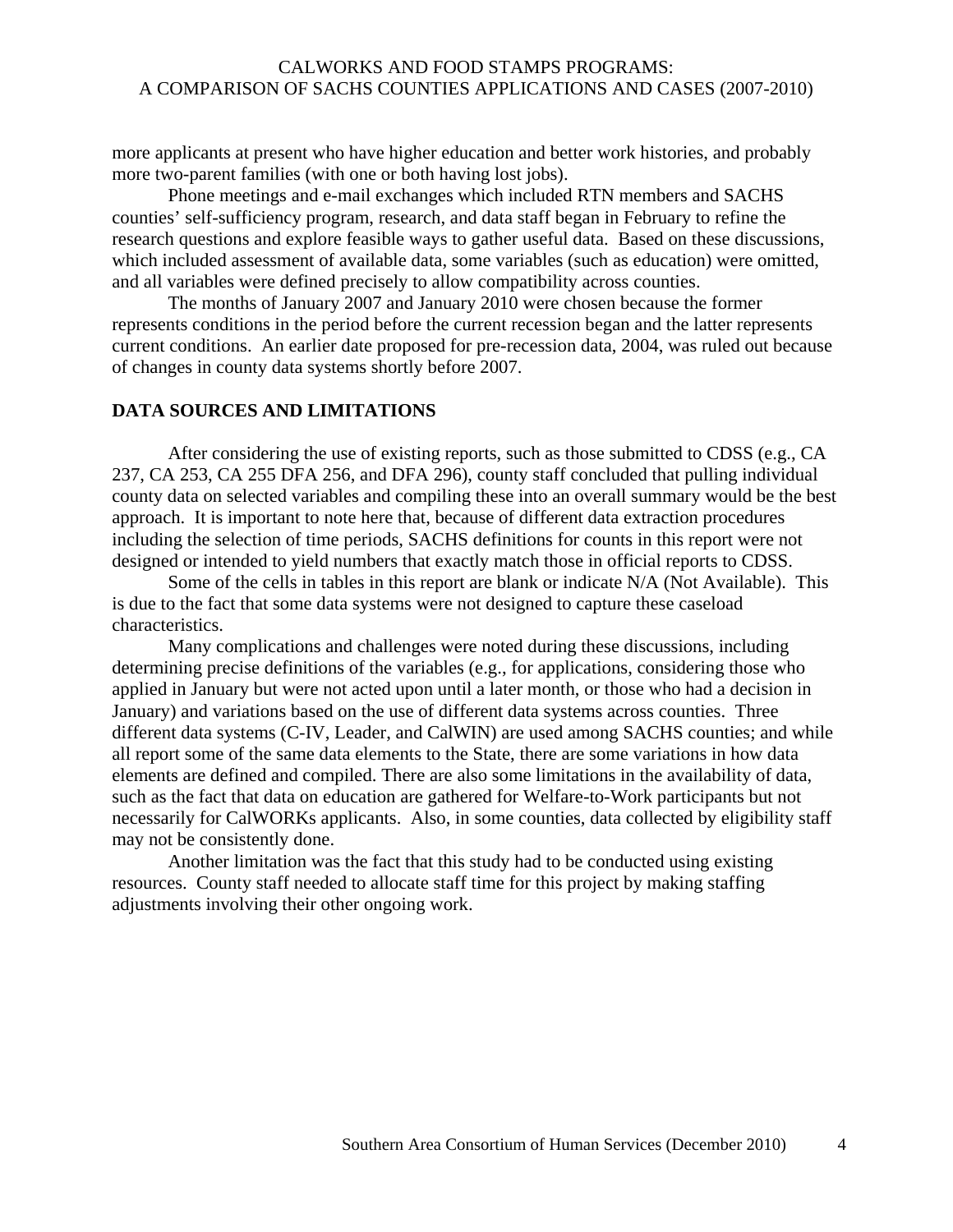## **FINDINGS**

All data are from the months of January in 2007 and 2010, except where noted.

#### **Applications and denials to CalWORKs: All Applications**

Applications to CalWORKs increased from January 2007 to January 2010 by 20% (see Table 1). Change seen in individual counties ranged from 11% in two counties to 55% in Riverside.

While the number of applications increased over the two time periods, rates of *denials* remained the same for SACHS counties as a whole. However, there were notable changes in rates in three counties. The denial rate decreased in two counties: in Imperial by 31%, and in Santa Barbara by 22%.

#### **Table 1: Total CalWORKs Applications: % Increases and Denial Rates by SACHS County**

|                       | All<br>Apps                      | % of All Apps<br><b>Denied</b><br>Jan-<br>Jan-<br><b>Difference</b><br>07<br>10 |     |         |
|-----------------------|----------------------------------|---------------------------------------------------------------------------------|-----|---------|
|                       | $\frac{0}{0}$<br><b>Increase</b> |                                                                                 |     |         |
| <b>Imperial</b>       | 34%                              | 63%                                                                             | 44% | $-31\%$ |
| <b>Los Angeles</b>    | 11%                              | 36%                                                                             | 36% | $0\%$   |
| Orange*               | 37%                              | 45%                                                                             | 47% | 6%      |
| <b>Riverside</b>      | 55%                              | 65%                                                                             | 61% | $-6\%$  |
| <b>San Bernardino</b> | 27%                              | 58%                                                                             | 58% | $-0\%$  |
| Santa Barbara         | 26%                              | 62%                                                                             | 49% | $-22%$  |
| Ventura               | 11%                              | 36%                                                                             | 39% | 3%      |
| <b>SACHS Total</b>    | 20%                              | 45%                                                                             | 45% | $0\%$   |

*\*SACHS definitions for counts in this report were not designed or intended to yield numbers that exactly match those in official reports to CDSS.*

#### **Table 2: Unemployment Rates in SACHS Counties**

One factor that may have affected applications and denials in the counties is the unemployment rate. As can be seen in Table 2, unemployment increased in all counties, most significantly in Imperial County, which could lead to increases in CalWORKs applications, and, with unemployment resulting in greatly decreased income, to lower denial

rates due to more lower-income applicants.

|                              | <b>Jan-07</b> | <b>Jan-10</b> |
|------------------------------|---------------|---------------|
| <b>Imperial County</b>       | 15.3          | 28.2          |
| <b>Los Angeles County</b>    | 5.1           | 13.1          |
| <b>Orange County</b>         | 3.7           | 10.2          |
| <b>Riverside County</b>      | 5.5           | 15.2          |
| <b>San Bernardino County</b> | 5.3           | 14.9          |
| <b>Santa Barbara County</b>  | 4.9           | 10.4          |
| <b>Ventura County</b>        | 48            | 11.6          |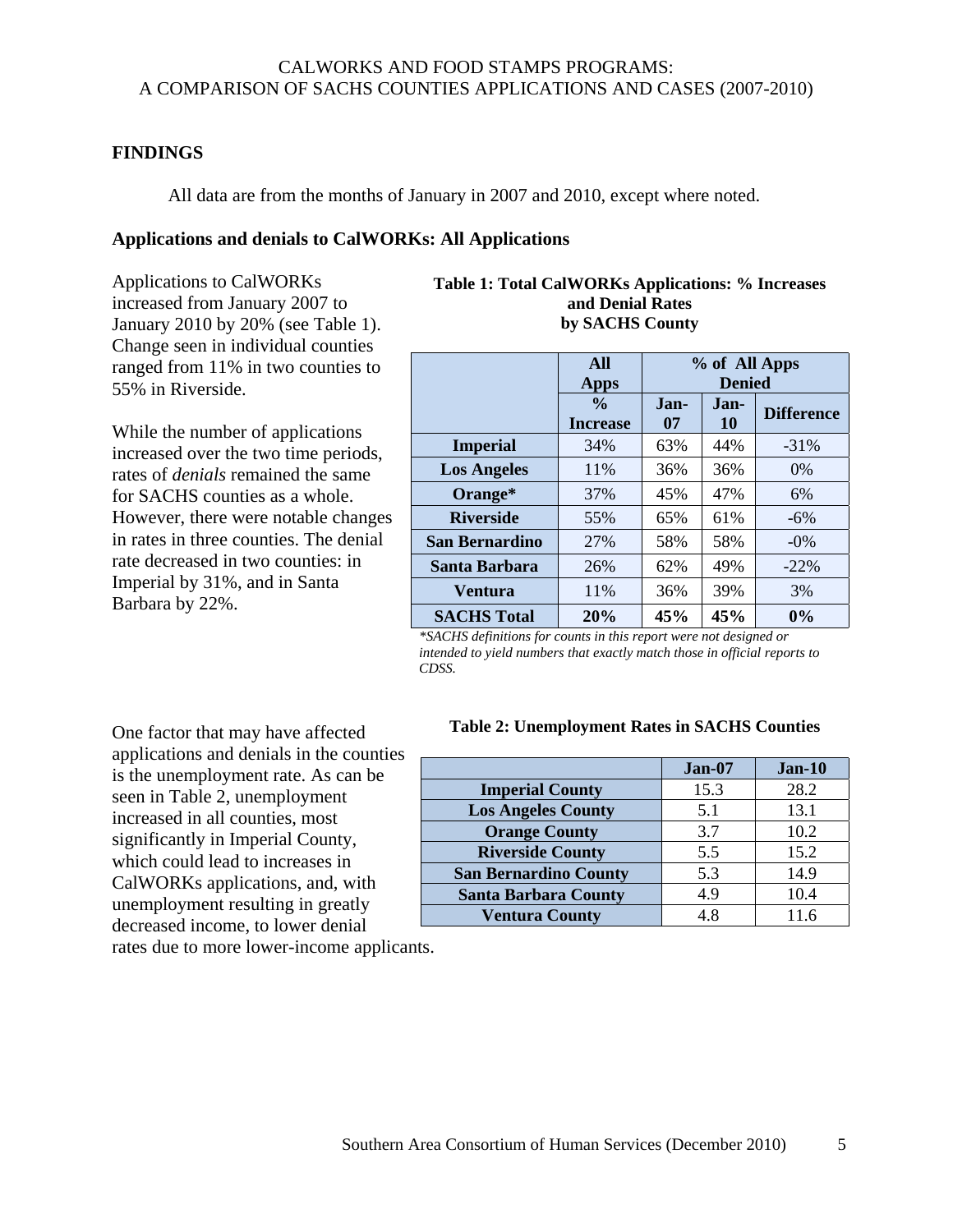| It was expected that                   |                                                                                                  |                    |               |                   |               |                      |                   |  |
|----------------------------------------|--------------------------------------------------------------------------------------------------|--------------------|---------------|-------------------|---------------|----------------------|-------------------|--|
| (by SACHS County)<br>if this recession |                                                                                                  |                    |               |                   |               |                      |                   |  |
| impacted people                        |                                                                                                  |                    | % of All Apps |                   |               | % of First-Time Apps |                   |  |
| without a history of                   |                                                                                                  | w/First-Time Payee |               |                   | <b>Denied</b> |                      |                   |  |
| public assistance,                     |                                                                                                  | Jan-               | Jan-          |                   | Jan-          | Jan-                 |                   |  |
| that first-time                        |                                                                                                  | 07                 | 10            | <b>Difference</b> | 07            | 10                   | <b>Difference</b> |  |
| applications would                     | <b>Imperial</b>                                                                                  | N/A                | N/A           | N/A               | N/A           | N/A                  | N/A               |  |
| increase.                              | <b>Los Angeles</b>                                                                               | N/A                | N/A           | N/A               | N/A           | N/A                  | N/A               |  |
| Applications for                       | Orange*                                                                                          | 81%                | 77%           | $-4$              | 46%           | 49%                  | 3%                |  |
| first-time payees<br>increased 24%,    | <b>Riverside</b>                                                                                 | 76%                | 74%           | $-2\%$            | 68%           | 65%                  | $-3\%$            |  |
| slightly more than                     | <b>San Bernardino</b>                                                                            | 70%                | 67%           | $-3\%$            | 62%           | 62%                  | 0%                |  |
| the 20% increase in                    | Santa Barbara                                                                                    | 51%                | 38%           | $-13%$            | 34%           | 35%                  | 1%                |  |
| total applications.                    | Ventura                                                                                          | 69%                | 50%           | $-19%$            | 39%           | 40%                  | 1%                |  |
| Denial rates for this                  | <b>SACHS Total</b>                                                                               | 72%                | 67%           | $-5%$             | 57%           | 58%                  | $1\%$             |  |
| group remained                         | *SACHS definitions for counts in this report were not designed or intended to yield numbers that |                    |               |                   |               |                      |                   |  |
| higher than for all                    | exactly match those in official reports to CDSS.                                                 |                    |               |                   |               |                      |                   |  |

## **Applications and Denials to CalWORKs: First-Time Payees**

It was expected that

**Table 3: First-Time Payee Applications and Denials** 

applicants. As shown in Table 3, the percentage of first-time applicants decreased from 72% of all applicants to 67% in 2010.

#### **Applications and Denials Statewide: 2000-2010**

To provide some context for the data here representing only two points in time, trends on applications over a longer period, and covering all 58 counties, will be presented here. These data are taken directly from CDSS data, specifically the CA 237 CW Report. The numbers here for 2007 and 2010 will not match figures in the CDSS report because in the latter report, figures represent denials in January, not denials of cases that began in January only. Nevertheless, because data are gathered in the same way for each of the eleven years represented, the trends can be presumed to be valid.

Graph 1 shows the statewide denial rates in the months of January for the years 2000 to 2010. Denial rates trended upwards, with a slight dip in 2005, and then slight increases until 2009. In 2010, the State denial rate was 41%, with a 44% denial rate in the SACHS counties.



#### **Graph 1: CA 237-CalWORKs Denial Rates (2000-2010): All Counties**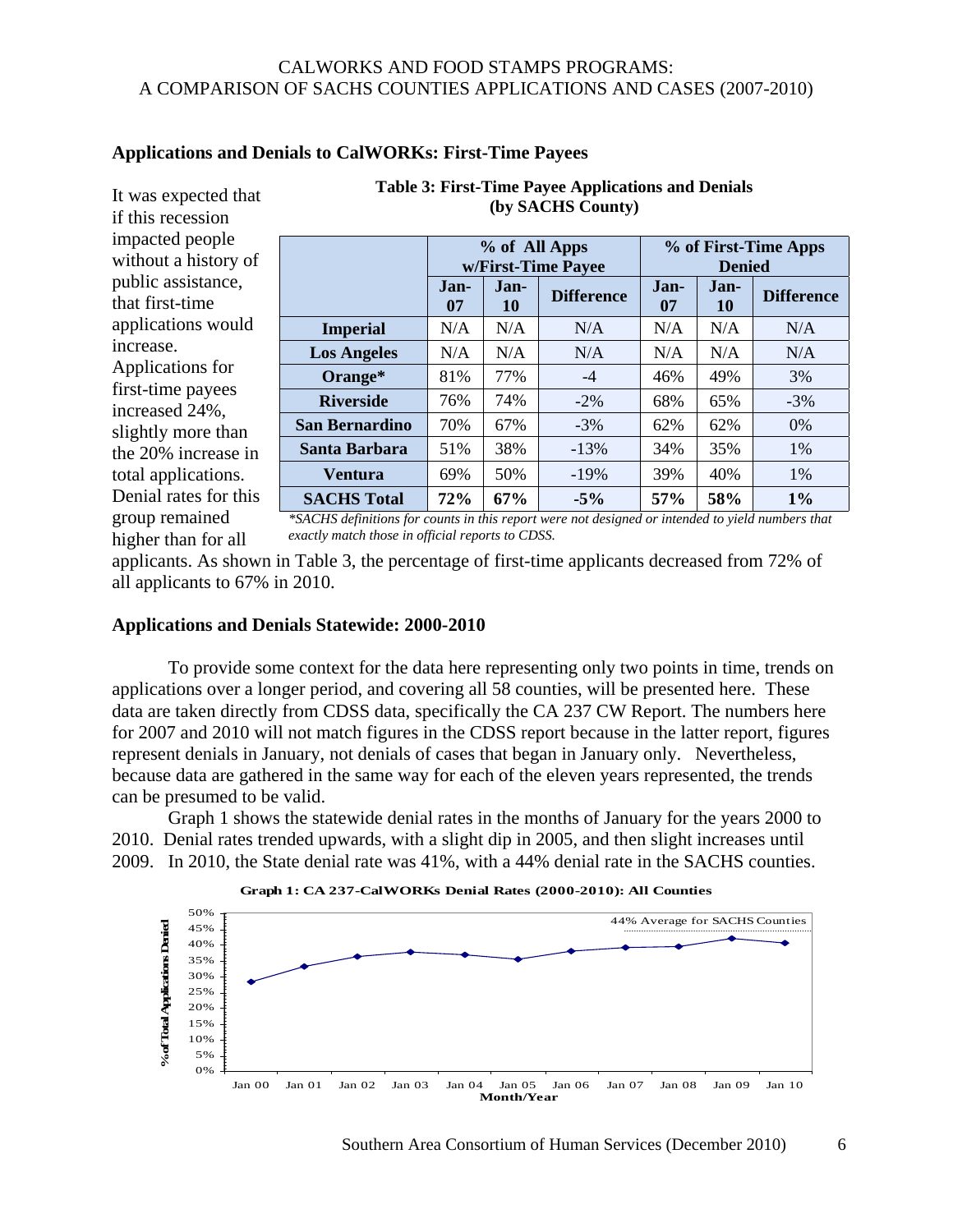## **Further Analysis of Denials**

This study was designed to shed light on the extent to which applicants for CalWORKs are tending to be from higher income groups than in the past: those who had not needed public assistance until this recession. To address this question, the reasons for denial that seemed most relevant were: "resources exceed limits" and "income exceeds standards."

As shown in Table 4, there was a large increase (88%) in reasons having to do with income and resources exceeding the limits set by program rules. As with denials, the rate is a more complete indicator of

changes. In January 2007, 19% of denials were due to resources, income, or property. In January 2010, this had increased to 29%. "All Other" denial reasons, included to show the total number of denials in all categories, increased only 8%. The increases were greater for

**Table 4: CalWORKs Income/Resource Denial Reasons\*** 

|                                       | <b>Totals</b> |          | <b>Change</b> |               |
|---------------------------------------|---------------|----------|---------------|---------------|
| <b>Denial Reasons</b>                 | Jan-07        | $Jan-10$ | N             | $\frac{1}{2}$ |
| <b>Resources/Income/Both</b>          | 1,517         | 2,819    | 1,302         | 86%           |
| <b>All Other Reasons</b>              | 6,431         | 6,965    | 534           | 8%            |
| <b>Total Denials</b>                  | 7,941         | 9,784    | 1,843         | 23%           |
| % Resources, Income, &<br><b>Both</b> | 19%           | 29%      |               |               |

*\*NOTE: Los Angeles County Data are from CA 255 CW* 

Income/Resources/Both vs. Other, suggesting that, in particular, being denied for exceeding income and/or resources changed more over time than did other denial reasons. This may support the notion that applicants in 2010 tended to be at higher income levels than those in 2007.

Detail on denial reasons by county are shown in Table 5. In all counties, Resources, Income, and Both grew more than did reasons in Other, overall for all SACHS Counties there was a 10% increase. The largest increase was in Ventura County (27%).

| Table 5: CalWORKs Resources, Income, and Both as Denial |
|---------------------------------------------------------|
| <b>Reasons: Percentages of All Reasons</b>              |

|                       |          | <b>Percentage of All</b><br><b>Reasons (Resources,</b><br>Income, & Both) | <b>Difference</b> |
|-----------------------|----------|---------------------------------------------------------------------------|-------------------|
|                       | $Jan-07$ | $Jan-10$                                                                  |                   |
| <b>Imperial</b>       | N/A      | N/A                                                                       |                   |
| Los Angeles**         | 12%      | 24%                                                                       | 12%               |
| Orange*               | 35%      | 42%                                                                       | 7%                |
| <b>Riverside</b>      | 23%      | 26%                                                                       | 3%                |
| <b>San Bernardino</b> | 21%      | 29%                                                                       | 8%                |
| Santa Barbara         | 19%      | 29%                                                                       | 10%               |
| <b>Ventura</b>        | 21%      | 48%                                                                       | 27%               |
| <b>SACHS Total</b>    | 19%      | 29%                                                                       | 10%               |

*\*SACHS definitions for counts in this report were not designed or intended to yield numbers that exactly match those in official reports to CDSS. \*\*Los Angeles County Data are from CA 255 CW*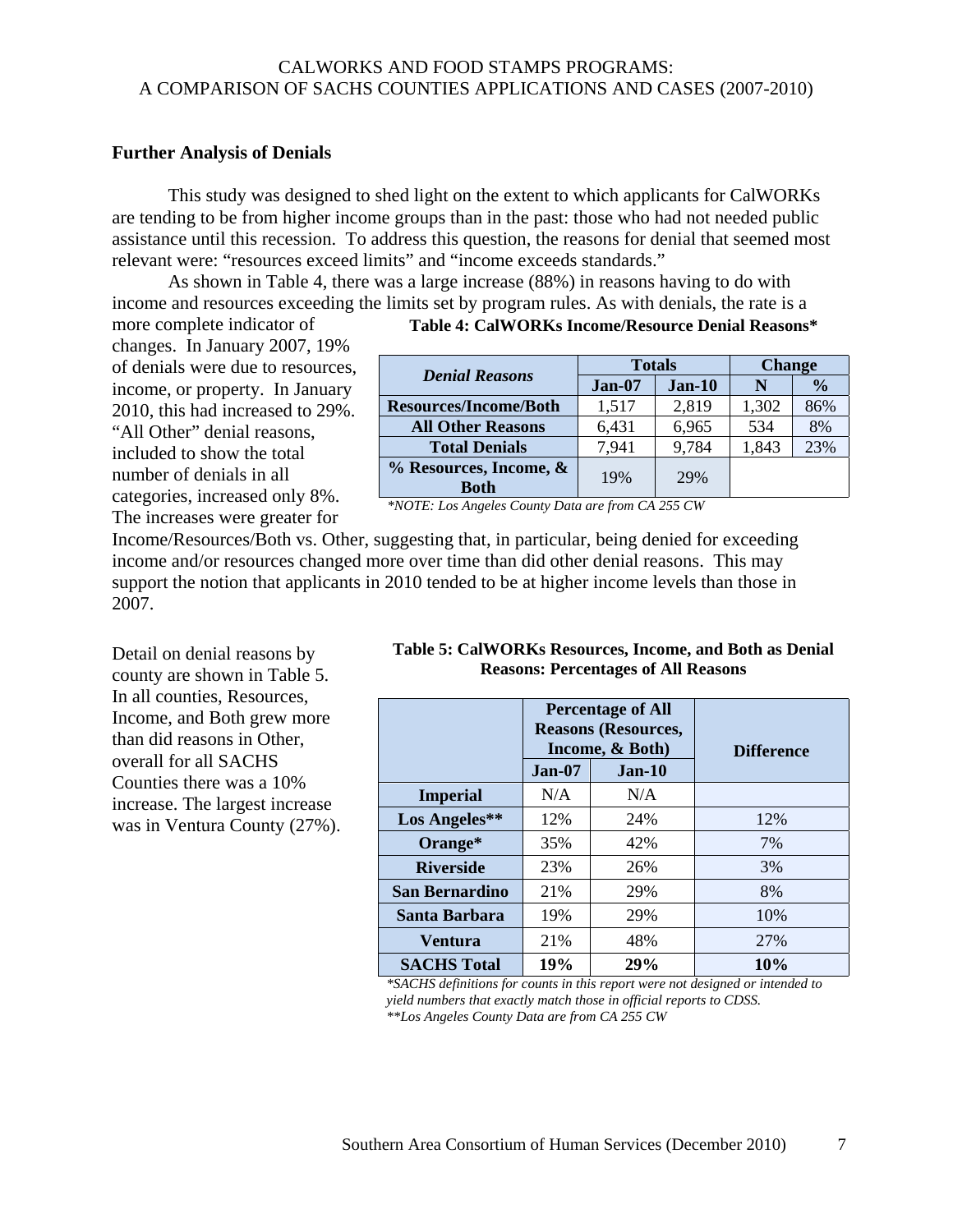As shown in Table 6, numbers for the selected denial reasons increased from 2007 to 2010 for first-time applicants. There was a 64% increase in too much income and/or excess resources as a denial

| <b>First-time Payees*</b>    |               |          |               |               |  |  |
|------------------------------|---------------|----------|---------------|---------------|--|--|
|                              | <b>Totals</b> |          | <b>Change</b> |               |  |  |
| <b>Denial Reasons</b>        | Jan-07        | $Jan-10$ | N             | $\frac{0}{0}$ |  |  |
| <b>Resources/Income/Both</b> | 698           | 1,148    | 450           | 64%           |  |  |
| <b>All Other Reasons</b>     | 2,394         | 2,763    | 369           | 15%           |  |  |
| <b>Total Denials</b>         | 3,092         | 3,911    | 819           | 27%           |  |  |
| % Resources, Income, &       | 23%           | 29%      |               |               |  |  |
| <b>Both</b>                  |               |          |               |               |  |  |

# **Table 6: CalWORKs Resources/Income/Both Denial Reasons for**

*\* Los Angeles County Data are from CA 255 CW*

reason, while the increase in Other reasons increased only 15%. In January 2007, 23% of denials were due to resources, income, or property. In January 2010, this had increased to 29%.

 Table 7 shows reasons for denials for first-time payees for individual SACHS counties. Overall, denial rates increased 6%, with the largest increase (24%) in Ventura.

# **Table 7: CalWORKs Resources, Income, and Both as Denial Reasons: Percentages of All Reasons for First-time Payees**

| (by SACHS County)     |            |                                                                                         |                   |  |  |  |
|-----------------------|------------|-----------------------------------------------------------------------------------------|-------------------|--|--|--|
|                       |            | <b>Percentage of</b><br><b>All Reasons</b><br>(Resources,<br>Income, &<br><b>Both</b> ) | <b>Difference</b> |  |  |  |
|                       | $Jan-07$   | $Jan-10$                                                                                |                   |  |  |  |
| <b>Imperial</b>       | N/A        | N/A                                                                                     |                   |  |  |  |
| <b>Los Angeles</b>    | N/A        | N/A                                                                                     |                   |  |  |  |
| Orange*               | 34%        | 39%                                                                                     | 5%                |  |  |  |
| <b>Riverside</b>      | 23%        | 25%                                                                                     | 2%                |  |  |  |
| <b>San Bernardino</b> | 19%<br>28% |                                                                                         | 9%                |  |  |  |
| Santa Barbara         | 23%        | 30%                                                                                     | 7%                |  |  |  |
| Ventura               | 16%        | 40%                                                                                     | 24%               |  |  |  |
| <b>SACHS Total</b>    | 23%        | 29%                                                                                     | 6%                |  |  |  |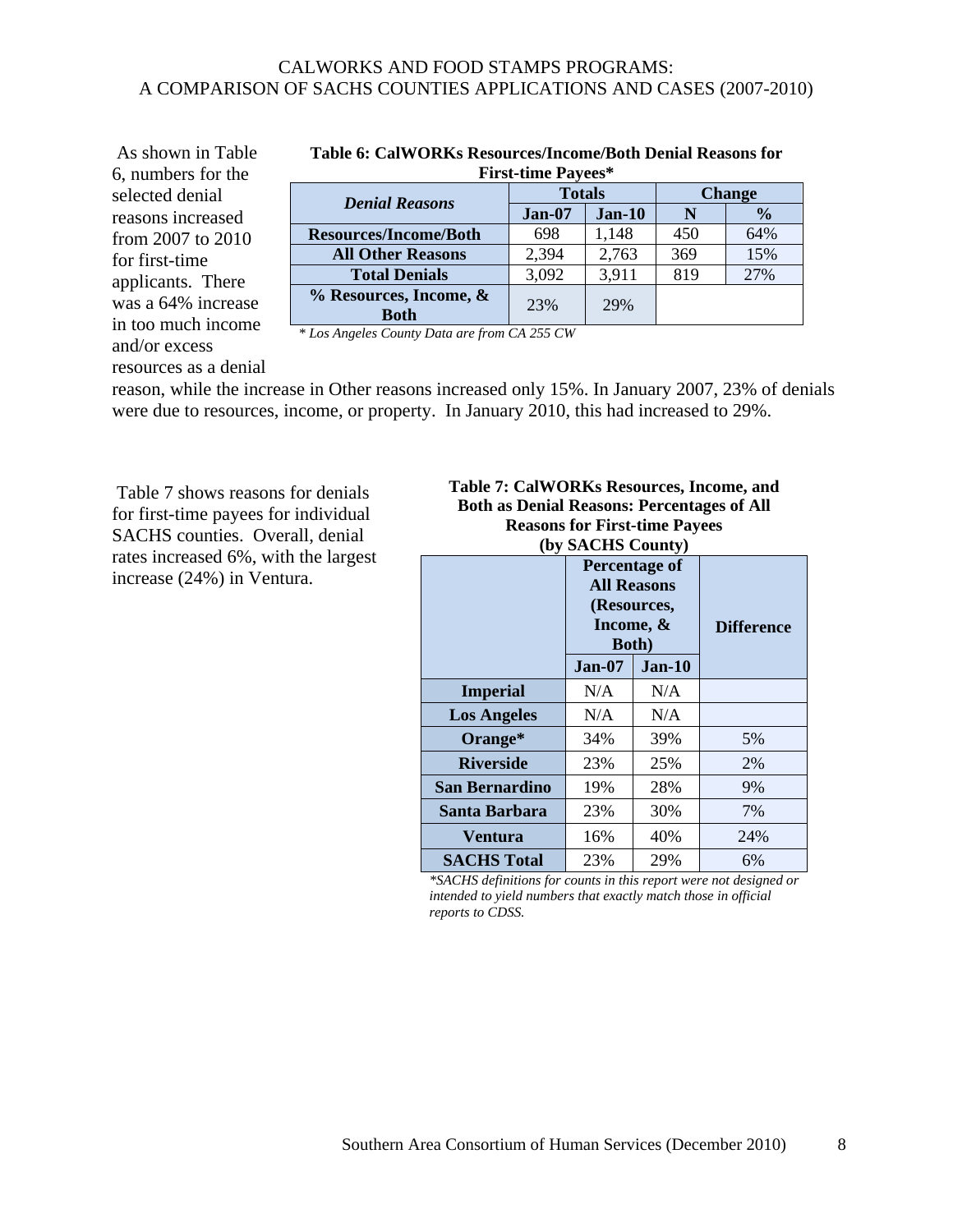## **Age of applicants**

As shown in Table 8, the proportions of applicant ages shifted very little between 2007 and 2010. The percentage of applicants aged 20-29 dropped by 4%, while the percentages of applicants aged 30-50 increased by 4%. This reflects a greater proportion of prime workingage adults applying for CalWORKs.

#### **Table 8: CalWORKs Applicants-Age\***

|                   |          | <b>Total</b><br>Percentage of<br><b>Applicants</b> | <b>Difference</b> |  |  |
|-------------------|----------|----------------------------------------------------|-------------------|--|--|
|                   | $Jan-07$ | $Jan-10$                                           |                   |  |  |
| Ages $1-5$        | 0%       | 0%                                                 | $\theta$          |  |  |
| <b>Ages 6-12</b>  | 0%       | 0%                                                 | 0                 |  |  |
| <b>Ages 13-17</b> | 1%       | 1%                                                 | 0                 |  |  |
| <b>Ages 18-19</b> | 8%       | 8%                                                 | 0                 |  |  |
| <b>Ages 20-29</b> | 44%      | 40%                                                | $-4\%$            |  |  |
| <b>Ages 30-39</b> | 28%      | 29%                                                | $+1\%$            |  |  |
| <b>Ages 40-49</b> | 14%      | 16%                                                | $+2\%$            |  |  |
| <b>Ages 50-59</b> | 4%       | 5%                                                 | $+1\%$            |  |  |
| <b>Ages 60-69</b> | 1%       | 1%                                                 | 0                 |  |  |
| <b>Ages 70-79</b> | 0%       | 0%                                                 | 0                 |  |  |
| Ages 80           | 0%       | 0%                                                 | 0                 |  |  |
| Ages $80+$        | $0\%$    | 0%                                                 | 0                 |  |  |
| TOTAL**           | 100%     | 100%                                               |                   |  |  |

*\*SACHS definitions for counts in this report were not designed or intended to yield numbers that exactly match those in official reports to CDSS. \*\*Data from Los Angeles and Imperial Counties are* 

*unavailable.* 

#### **CalWORKs Active Caseloads**

The number of active CalWORKs cases increased 25% between these two time periods. As shown in Table 9, the largest percentage increase was in Riverside, at 56%, followed by San Bernardino at 47%.

One way to look at the increases in active cases is to consider caseload growth as the relationship between entries and exits. The caseload grows if entries outpace exits. It goes down if exits outpace entries. In the current economic environment, a combination of more families coming on aid and fewer families exiting the program can explain the caseload increase.

| Table 9. Cal WORKS ACUVE Cases |                         |         |               |               |  |  |  |
|--------------------------------|-------------------------|---------|---------------|---------------|--|--|--|
|                                | <b>Totals</b>           |         | <b>Change</b> |               |  |  |  |
|                                | Jan-10<br><b>Jan-07</b> |         | N             | $\frac{6}{9}$ |  |  |  |
| <b>Imperial</b>                | 3,618                   | 4,616   | 998           | 28%           |  |  |  |
| <b>Los Angeles</b>             | 146,490                 | 167,450 | 20,960        | 14%           |  |  |  |
| Orange *                       | 15,672                  | 21,947  | 6,275         | 40%           |  |  |  |
| <b>Riverside</b>               | 20,157                  | 31,540  | 11,383        | 56%           |  |  |  |
| San Bernardino                 | 32,265                  | 47,443  | 15,178        | 47%           |  |  |  |
| Santa Barbara                  | 4,091                   | 4,986   | 895           | 22%           |  |  |  |
| Ventura                        | 5,601                   | 7,340   | 1,739         | 31%           |  |  |  |
| <b>SACHS Total</b>             | 227,894                 | 285,322 | 57,428        | 25%           |  |  |  |

#### **Table 9: CalWORKs Active Cases**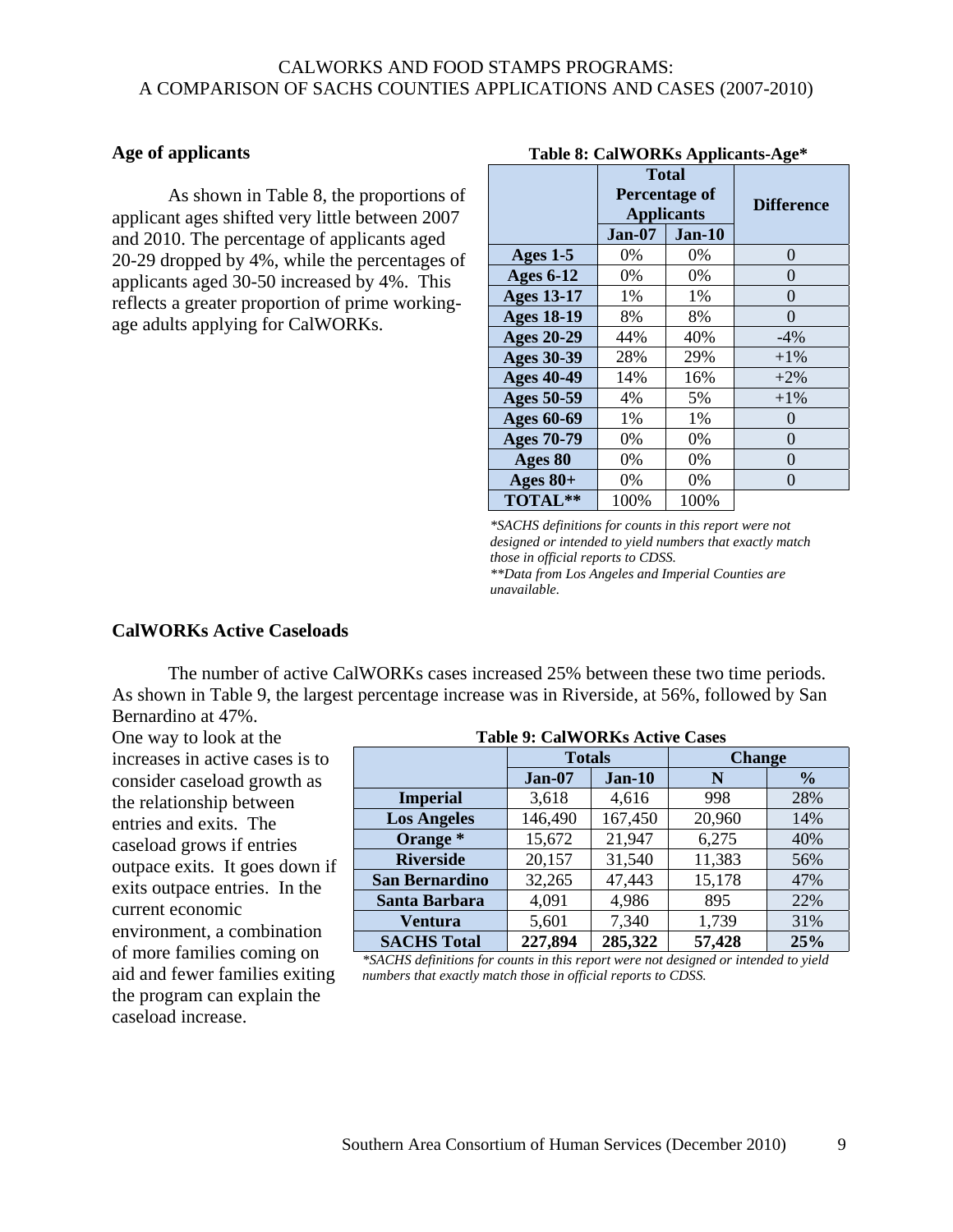Table 10 shows cases carried forward from the previous month, cases added, cases open during the month, cases discontinued, and cases open at the end of the month. Growth was similar in all areas except for Discontinued, which only

| <b>Table 10: CalWORKs Changes in Caseloads</b> |               |               |               |               |  |  |
|------------------------------------------------|---------------|---------------|---------------|---------------|--|--|
|                                                |               | <b>Totals</b> | <b>Change</b> |               |  |  |
|                                                | <b>Jan-07</b> | $Jan-10$      | N             | $\frac{0}{0}$ |  |  |
| (6) Carried forward                            | 213,532       | 268,130       | 54,598        | 26%           |  |  |
| $(7)$ Added                                    | 14,953        | 18,468        | 3,515         | 24%           |  |  |
| (8) <b>Open</b>                                | 228,485       | 286,598       | 58,113        | 25%           |  |  |
| (9) Discontinued                               | 17,646        | 19,160        | 1,514         | 9%            |  |  |
| $(12)$ Open at end                             | 210,839       | 267,438       | 56,599        | 27%           |  |  |
| Source: CDSS CA 237 CW                         |               |               |               |               |  |  |

increased 9%. This suggests that people were staying on aid for longer periods in January 2010.

It was expected that the number of two-parent cases in CalWORKs may increase during this recession, with increases in unemployment. Table 11 shows that the numbers of CalWORKs cases with two parents increased by 80%. The largest increase was in Riverside County, which showed a 223% increase, followed by San Bernardino, with a 143%

#### **Table 11: CalWORKs Two-Parent Cases (by SACHS County)**

|                       | <b>Totals</b>           | $\sim$ , $\sim$ | <b>Change</b> |               |  |
|-----------------------|-------------------------|-----------------|---------------|---------------|--|
|                       | Jan-10<br><b>Jan-07</b> |                 | N             | $\frac{1}{2}$ |  |
| <b>Imperial</b>       | N/A                     | N/A             |               |               |  |
| <b>Los Angeles</b>    | 9,563                   | 13,347          | 3,784         | 40%           |  |
| Orange *              | 973                     | 1,461           | 488           | 50%           |  |
| <b>Riverside</b>      | 984                     | 3,180           | 2,196         | 223%          |  |
| <b>San Bernardino</b> | 4,531                   | 11,022          | 6,491         | 143%          |  |
| Santa Barbara         | 228                     | 282             | 54            | 24%           |  |
| Ventura               | 297                     | 464             | 167           | 56%           |  |
| <b>SACHS Total</b>    | 16,576                  | 29,756          | 13,180        | 80%           |  |

*\*SACHS definitions for counts in this report were not designed or intended to yield numbers that exactly match those in official reports to CDSS.*

increase. As noted above, Riverside and San Bernardino had two of the highest unemployment rates, at approximately 15%. The overall changes in caseloads noted above may apply here as well.

Table 12 shows that Zeroparent cases increased by 21% overall. Increases in this category ranged from 48% for Orange to 14% for Los Angeles.

#### **Table 12: CalWORKs Zero-Parent Cases (by SACHS County)**

| $(v, v)$ bracked county, |               |             |               |               |  |  |
|--------------------------|---------------|-------------|---------------|---------------|--|--|
|                          | <b>Totals</b> |             | <b>Change</b> |               |  |  |
|                          | Jan-07        | Jan-10<br>N |               | $\frac{6}{9}$ |  |  |
| <b>Imperial</b>          | N/A           | N/A         |               |               |  |  |
| <b>Los Angeles</b>       | 56,365        | 64,261      | 7,896         | 14%           |  |  |
| Orange*                  | 7,562         | 11,217      | 3,655         | 48%           |  |  |
| <b>Riverside</b>         | 7,777         | 10,601      | 2,824         | 36%           |  |  |
| San Bernardino           | N/A           | N/A         |               |               |  |  |
| Santa Barbara            | 1,901         | 2,516       | 615           | 32%           |  |  |
| Ventura                  | 2,215         | 3,029       | 814           | 37%           |  |  |
| <b>SACHS Total</b>       | 75,820        | 91,624      | 15,804        | 21%           |  |  |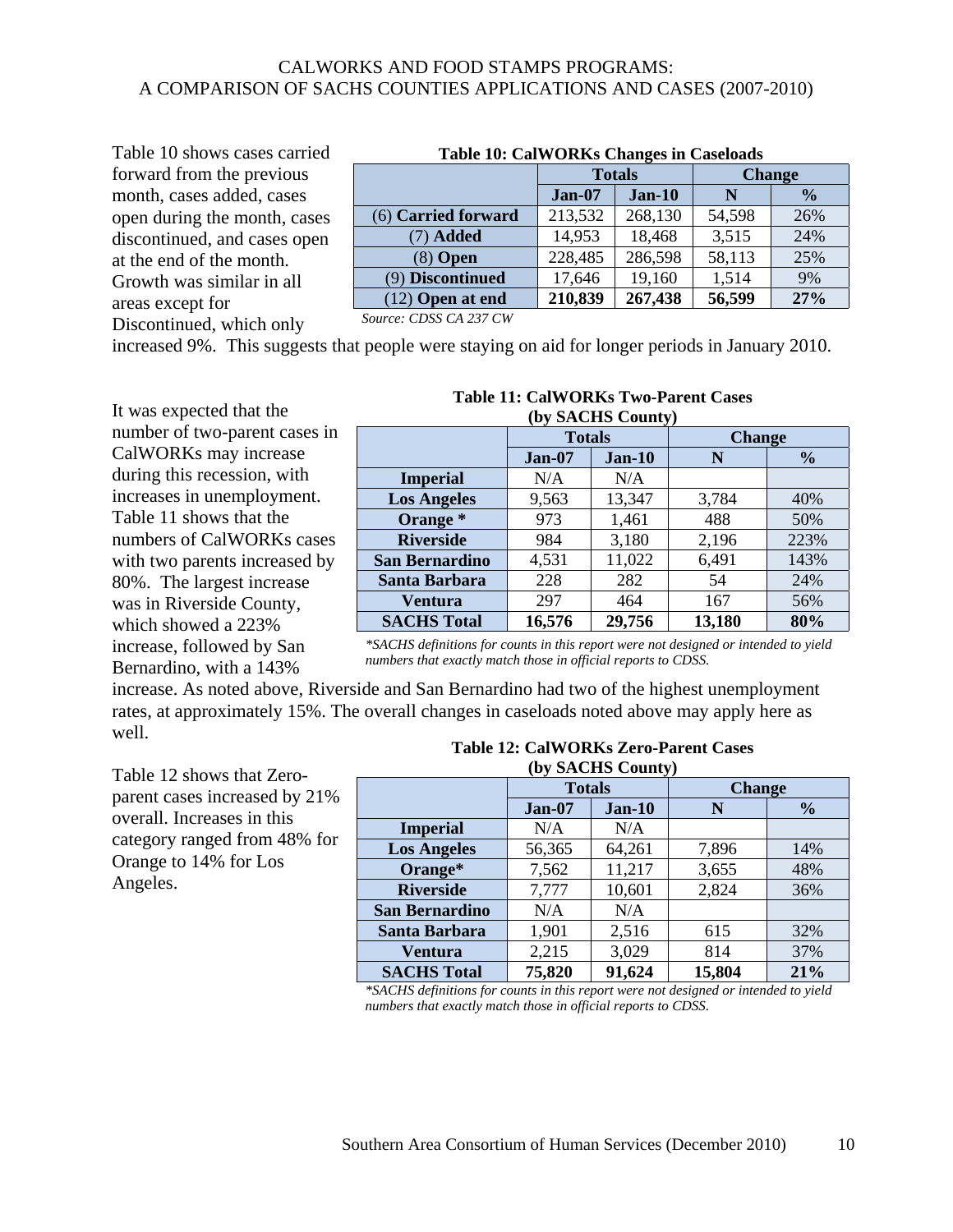Table 13 shows the percentages of Two-parent and Zero-parent cases as percentages of active cases. Percentages of two-parent cases increased by 3%, while the percentage of Zeroparent cases remained nearly unchanged.

#### **Table 13: % Cases with Two-Parents and Zero-Parents (by SACHS County)**

|                    | % of Cases |      |                   | % of Cases with Zero |                |                   |
|--------------------|------------|------|-------------------|----------------------|----------------|-------------------|
|                    |            |      | with Two-parents  |                      | <b>Parents</b> |                   |
|                    | Jan-       | Jan- | <b>Difference</b> | Jan-                 | Jan-           | <b>Difference</b> |
|                    | 07         | 10   |                   | 07                   | <b>10</b>      |                   |
| <b>Imperial</b>    | N/A        | N/A  | N/A               | N/A                  | N/A            | N/A               |
| <b>Los Angeles</b> | 7%         | 8%   | 1%                | 38%                  | 38%            | $0\%$             |
| Orange*            | 6%         | 7%   | 1%                | 48%                  | 51%            | 5%                |
| <b>Riverside</b>   | 5%         | 10%  | 5%                | 39%                  | 34%            | $-5%$             |
| San Bernardino     | 14%        | 23%  | 9%                | $0\%$                | $0\%$          | $0\%$             |
| Santa Barbara      | 6%         | 6%   | 0%                | 46%                  | 50%            | 4%                |
| Ventura            | 5%         | 6%   | 1%                | 40%                  | 41%            | 1%                |
| <b>SACHS Total</b> | 7%         | 10%  | 3%                | 33%                  | 32%            | $-1\%$            |

*\*SACHS definitions for counts in this report were not designed or intended to yield numbers that exactly match those in official reports to CDSS.*

Finally, Table 14 shows figures for Safety Net Cases. Changes in this category ranged from a 55% increase in Riverside to a 19% decrease in Orange. Safety Net cases as a percentage of all active cases remained the same at 1% for all SACHS counties, and varied only slightly within several counties.

#### **Table 14: Safety Net Cases (by SACHS County)**

| $(v)$ pacific county  |                                   |       |               |               |  |  |
|-----------------------|-----------------------------------|-------|---------------|---------------|--|--|
|                       | <b>Totals</b><br>Jan-10<br>Jan-07 |       | <b>Change</b> |               |  |  |
|                       |                                   |       | N             | $\frac{0}{0}$ |  |  |
| <b>Imperial</b>       | N/A                               | N/A   | N/A           | N/A           |  |  |
| <b>Los Angeles</b>    | N/A                               | N/A   | N/A           | N/A           |  |  |
| Orange *              | 1,110                             | 897   | $-213$        | $-19%$        |  |  |
| <b>Riverside</b>      | 1,383                             | 2,140 | 757           | 55%           |  |  |
| <b>San Bernardino</b> | N/A                               | N/A   | N/A           | N/A           |  |  |
| Santa Barbara         | 166                               | 192   | 26            | 16%           |  |  |
| Ventura               | 189                               | 338   | 149           | 79%           |  |  |
| <b>SACHS Total</b>    | 2,848                             | 3,567 | 719           | 25%           |  |  |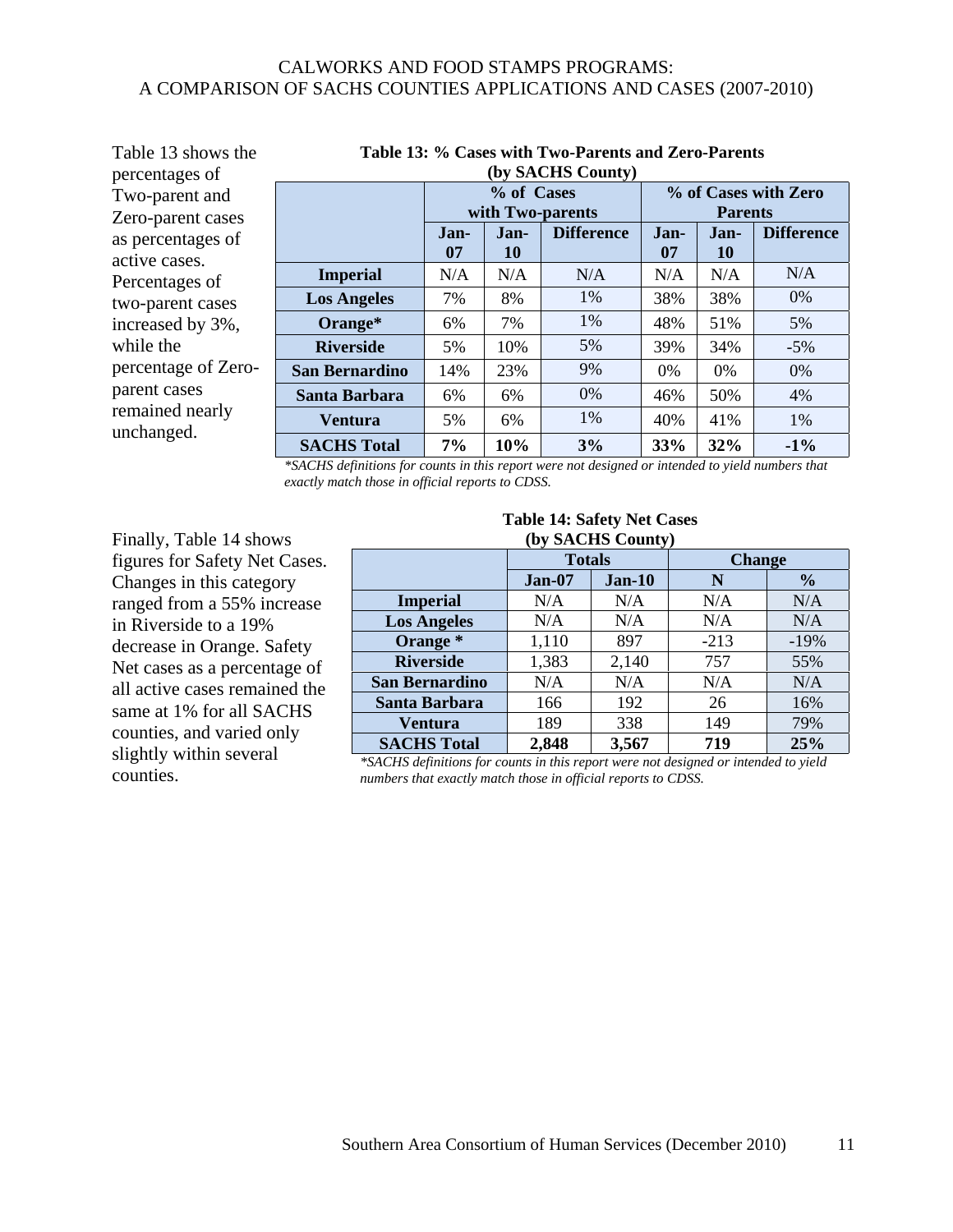## **FOOD STAMPS**

Another major income support program where changes were anticipated was Food Stamps. All the data here are from Non-Assistance Food Stamp (NAFS) cases only.

#### **Number of Applications and Denials**

The number of applications for Food Stamps increased by 47% during this period, as shown in Table 15. The largest increases were in San Bernardino and Riverside Counties, where increases were over 100%. These two are large SACHS counties with high unemployment rates (Table

| Table 15: Total Food Stamps Applications (by SACHS County) |               |        |               |               |  |
|------------------------------------------------------------|---------------|--------|---------------|---------------|--|
|                                                            | <b>Totals</b> |        | <b>Change</b> |               |  |
|                                                            | Jan-07        | Jan-10 | N             | $\frac{6}{9}$ |  |
| <b>Imperial</b>                                            | N/A           | N/A    | N/A           | N/A           |  |
| <b>Los Angeles</b>                                         | 33,912        | 45,674 | 11,762        | 35%           |  |
| Orange                                                     | N/A           | N/A    | N/A           | N/A           |  |
| <b>Riverside</b>                                           | 3,226         | 6,760  | 3,534         | 110%          |  |
| <b>San Bernardino</b>                                      | 3,242         | 6,693  | 3,451         | 106%          |  |
| Santa Barbara                                              | 1,060         | 1,588  | 528           | 50%           |  |
| Ventura                                                    | 1,158         | 1,830  | 672           | 58%           |  |
| <b>SACHS Total</b>                                         | 42,598        | 62,545 | 19,947        | 47%           |  |

2). It was also expected that with large increases in applications that denials would increase as well.

The percentage of all Food Stamp applications that were denied remained the same, as indicated in Table 16. Denial rates within the counties varied only slightly.

#### **Table 16: Food Stamps-Overall Denial Rates (by SACHS County)**

| ( <i>vy orverly county)</i> |                                                      |          |                   |  |  |  |
|-----------------------------|------------------------------------------------------|----------|-------------------|--|--|--|
|                             | <b>Denial Rate</b><br><b>Applications</b><br>Denied) | % of All | <b>Difference</b> |  |  |  |
|                             | <b>Jan-07</b>                                        | $Jan-10$ |                   |  |  |  |
| <b>Imperial</b>             | N/A                                                  | N/A      |                   |  |  |  |
| <b>Los Angeles</b>          | 36%                                                  | 38%      | 2%                |  |  |  |
| Orange*                     | N/A                                                  | N/A      |                   |  |  |  |
| <b>Riverside</b>            | 52%                                                  | 49%      | $-3%$             |  |  |  |
| San Bernardino              | 49%                                                  | 40%      | $-9\%$            |  |  |  |
| Santa Barbara               | 12%                                                  | 9%       | $-3\%$            |  |  |  |
| Ventura                     | 21%<br>25%                                           |          | $-4%$             |  |  |  |
| <b>SACHS Total</b>          | 38%                                                  | 38%      | $0\%$             |  |  |  |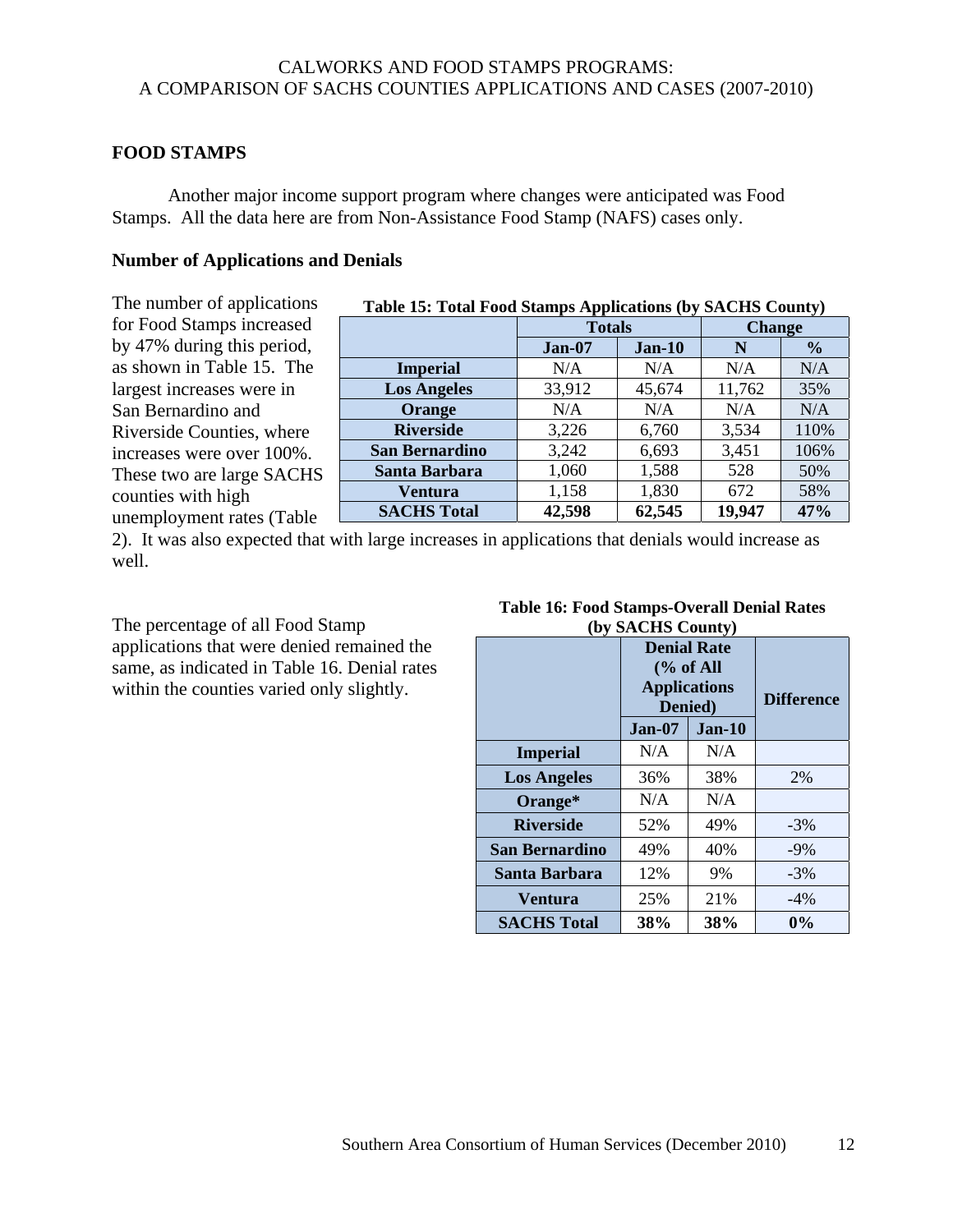# **First-time Applicants and Denials**

| As with CalWORKs, it      | Table 17: Food Stamps-First Time Applications (by SACHS County) |               |          |               |               |  |  |
|---------------------------|-----------------------------------------------------------------|---------------|----------|---------------|---------------|--|--|
| was expected that the     |                                                                 | <b>Totals</b> |          | <b>Change</b> |               |  |  |
| numbers of first-time     |                                                                 | $Jan-07$      | $Jan-10$ |               | $\frac{6}{9}$ |  |  |
| applicants would increase | <b>Imperial</b>                                                 | N/A           | N/A      | N/A           | N/A           |  |  |
| during this recession. As | <b>Los Angeles</b>                                              | N/A           | N/A      | N/A           | N/A           |  |  |
| shown in Table 17, these  | Orange                                                          | N/A           | N/A      | N/A           | N/A           |  |  |
| numbers increased by      | <b>Riverside</b>                                                | 2,390         | 5,001    | 2,611         | 109%          |  |  |
| 85%, and by over 100%     | San Bernardino                                                  | 2,183         | 4,458    | 2,275         | 104%          |  |  |
| for Riverside and San     | Santa Barbara                                                   | 611           | 608      | $-3$          | 0%            |  |  |
| Bernardino Counties, both | Ventura                                                         | 863           | 1,099    | 236           | 27%           |  |  |
| of which have high        | <b>SACHS Total</b>                                              | 6,047         | 11,166   | 5,119         | 85%           |  |  |

unemployment rates. Note that data are only available for four SACHS counties.

Denial rates overall were the same for both time periods (see Table 18). Note that data are only available for 4 SACHS counties.

Denial reasons were available for only three counties, so these figures are not included here.

## **Table 18: Food Stamps-First Time Applicant Denial Rates (by SACHS County)**

| ╰▔┙                |        | -.,,<br><b>Denial Rate</b> |                   |  |
|--------------------|--------|----------------------------|-------------------|--|
|                    | Jan-07 | Jan-10                     | <b>Difference</b> |  |
| <b>Imperial</b>    | N/A    | N/A                        | N/A               |  |
| <b>Los Angeles</b> | N/A    | N/A                        | N/A               |  |
| Orange             | N/A    | N/A                        | N/A               |  |
| <b>Riverside</b>   | 55%    | 54%                        | $-1%$             |  |
| San Bernardino     | 50%    | 43%                        | $-7%$             |  |
| Santa Barbara      | 15%    | 13%                        | $-2\%$            |  |
| Ventura            | 28%    | 23%                        | $-5%$             |  |
| <b>SACHS Total</b> | 45%    | 45%                        | 0%                |  |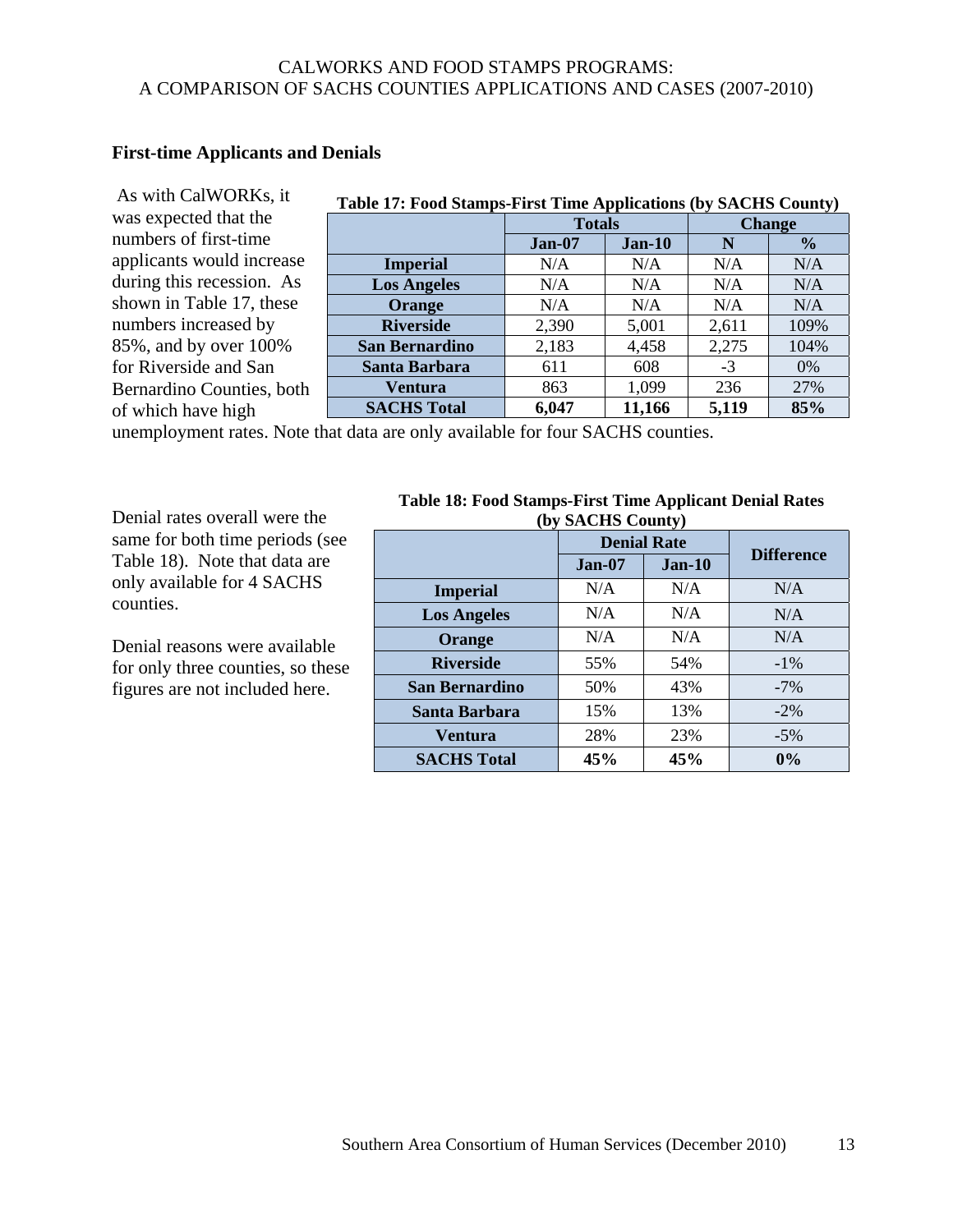## **Age of Applicants**

As shown in Table 19, the proportions of applicants in different age groups changed little, with the 18-29 age group increasing from 37% to 41% of the total applicants, and a 3% decrease in ages 30-49.

# **Table 19: Food Stamps Applicants-Age**

|                   | <b>Total Percentage of</b><br><b>Applicants</b> |               |                   |
|-------------------|-------------------------------------------------|---------------|-------------------|
|                   | <b>Jan-07</b>                                   | <b>Jan-10</b> | <b>Difference</b> |
| Ages $1-5$        | 0%                                              | 0%            | 0%                |
| <b>Ages 6-12</b>  | 0%                                              | 0%            | 0%                |
| <b>Ages 13-17</b> | 0%                                              | 0%            | 0%                |
| <b>Ages 18-19</b> | 6%                                              | 8%            | 2%                |
| <b>Ages 20-29</b> | 31%                                             | 33%           | 2%                |
| <b>Ages 30-39</b> | 23%                                             | 22%           | $-1%$             |
| <b>Ages 40-49</b> | 21%                                             | 19%           | $-2\%$            |
| Ages 50-59        | 11%                                             | 12%           | 1%                |
| Ages 60-69        | 4%                                              | 4%            | 0%                |
| <b>Ages 70-79</b> | 2%                                              | 1%            | $-1\%$            |
| Ages 80           | 0%                                              | 0%            | 0%                |
| Ages $80+$        | 0%                                              | 0%            | 0%                |
| TOTAL**           | 100%                                            | 100%          | 0%                |

*\*\*Data from Los Angeles and Imperial Counties are unavailable.* 

## **Active Cases**

Active Food Stamps cases increased in all SACHS counties, overall by 54% (see Table 20). The largest increases were in Riverside (242%) and San Bernardino (165%) Counties. The increase in active cases (54%) was

## **Table 20: Food Stamps-Active Cases (by SACHS County)**

|                    | <b>Totals</b> |          | <b>Change</b> |               |
|--------------------|---------------|----------|---------------|---------------|
|                    | Jan-07        | $Jan-10$ | N             | $\frac{6}{9}$ |
| <b>Imperial</b>    | 6,678         | 11,464   | 4,786         | 72%           |
| <b>Los Angeles</b> | 420,374       | 563,573  | 143,199       | 34%           |
| Orange             | 19,627        | 44,765   | 25,138        | 128%          |
| <b>Riverside</b>   | 15,061        | 51,523   | 36,462        | 242%          |
| San Bernardino     | 27,852        | 73,925   | 46,073        | 165%          |
| Santa Barbara      | 4,189         | 7,087    | 2,898         | 69%           |
| Ventura            | 7,160         | 19,245   | 12,085        | 169%          |
| <b>SACHS Total</b> | 500,941       | 771,582  | 270,641       | 54%           |

greater than the increase in applications (47%), suggesting that perhaps people in 2010 were staying on Food Stamps for a longer duration than people in 2007.

## **CONCLUSIONS**

After significant declines in CalWORKs (formerly AFDC) caseloads since implementation of the welfare reform legislation which created TANF in 1996, recent years have shown increased need for public assistance. The notion that the "face" of public assistance has changed is receiving increasing attention: the idea that since the recession, more people from higher income levels (working and middle class) are now requesting assistance due to significant losses in their incomes due to unemployment. More accurately, as one county analyst put it, it could be said that the face has not changed so much as it has expanded: county programs serve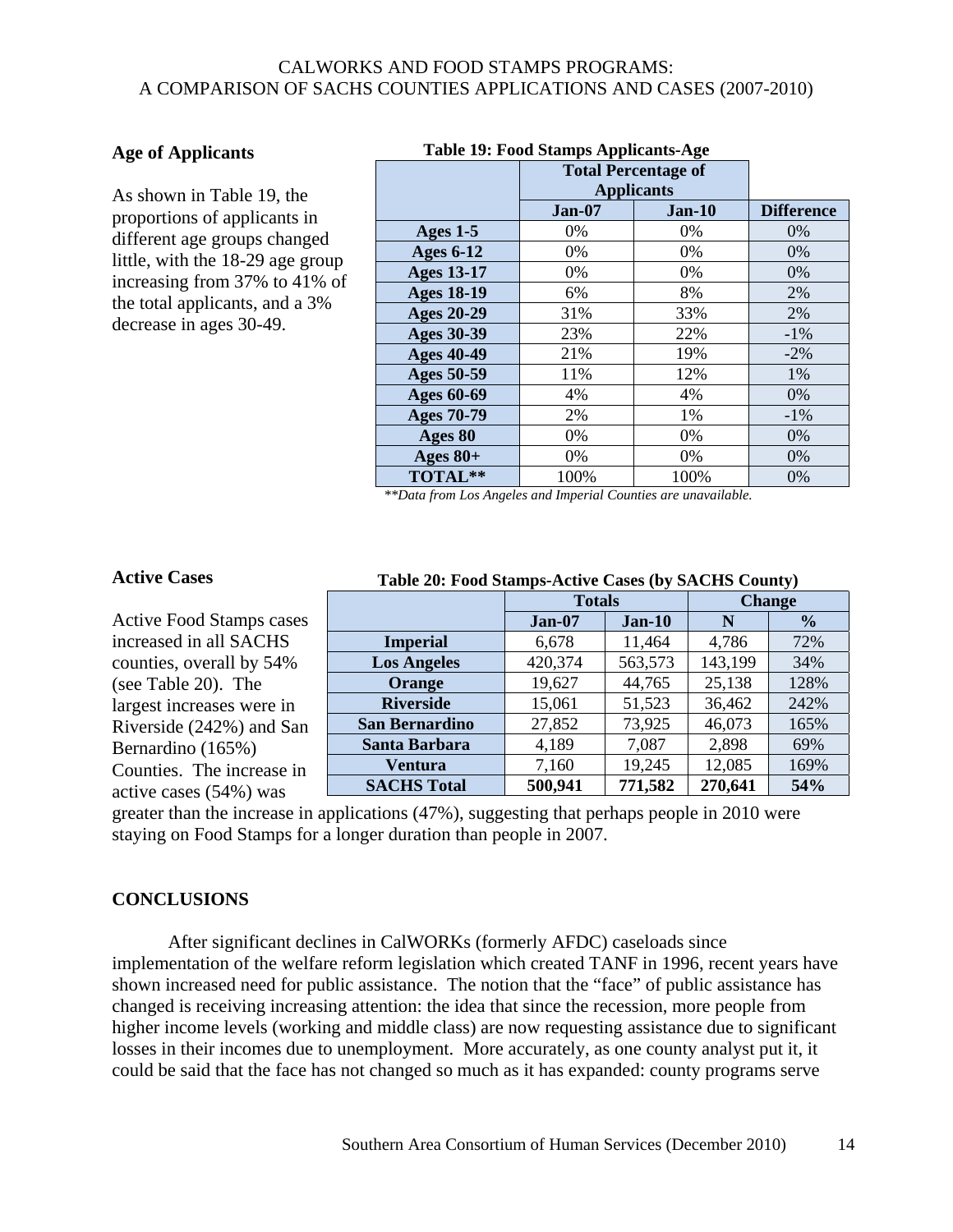the same population as they did prior to the economic downturn, with the addition of a new population of people who hitherto were self-sufficient.

These findings do show increases and some changes in the characteristics of these populations in SACHS counties. Statewide data from CDSS show similar trends.

More detailed analysis of existing data, in SACHS counties and the other counties in the state, and other reports and studies from across the country could be used to guide public policy decision makers to make the best use of limited resources in helping the increasing numbers of people in need.

## **ADDITIONAL RESOURCES**

A foundational resource, *Understanding CalWORKs: A Primer for Service Providers and Policymakers* (2<sup>nd</sup> edition) reviews the major laws, programs and financing mechanisms for California's welfare program, yet also provides a profile of welfare families (2007-2008) and highlights some of the key issues confronting practitioners and policymakers (available here: http://www.ccrwf.org/wp-content/uploads/2010/05/ccrwf-CalWORKs-primer-2nd-edition.pdf).

In addition to SACHS county data provided here, there are several useful files of statewide available from the CDSS Research and Data Reports webpage (http://www.cdss.ca.gov/research/). Statewide and county data are available regarding applications, cases, persons, aid categories, reasons for CalWORKs denials and discontinuances, and Food Stamps dollar values. One example, *CA 253 CW - CalWORKs Report on Reasons for Discontinuances of Cash Grant*, can be found at: http://www.cdss.ca.gov/research/PG285.htm.

There are also a number of other reports prepared by individual counties which may be useful to illustrate trends and conditions within one county which may have relevance for other counties. For example, Orange County Social Services Agency (SSA) has completed reports which show increases in persons receiving CalWORKs and Food Stamps from December 2006 to December 2009. These are exactly one month before the timeframe of January 2007 and January 2010, which were chosen for reporting to SACHS. The most recent reports are available at the SSA Internet site (www.ssa.ocgov.com/). These reports show that not only did CalWORKs persons increase 38% and Food Stamp persons increase 83%, but increases occurred in every city and age group for Food Stamps, and in all age groups and 32 of 34 cities for CalWORKs. Some of the largest percentage increases were in cities often thought of as the most affluent.

Los Angeles County has prepared fact sheets including *Selected Social Service Programs in Los Angeles County: Increased Need and Benefits to the Economy* and *Demand Soars for General Relief in Los Angeles County* which provide succinct data and analysis on the effects of the recession and the value of human service programs.

The California Budget Project has various publications on related subjects such as the impact of the current recession on women, increased poverty rates, and widening income gaps for Californians (available here: http://www.cbp.org/publications/publications.html ). One of their recent reports, *Stuck between a Recession and a Recovery*  $(\text{http://cbp.org/pdfs/2010/1009}$  Labor Day.pdf), highlights the extremely weak job market and employment opportunities in the state.

For additional background information, in September 2009, Mathematica Policy Research, Inc. and the Center on Budget and Policy Priorities released a report entitled *Understanding Temporary Assistance for Needy Families Caseloads after Passage of the Deficit*